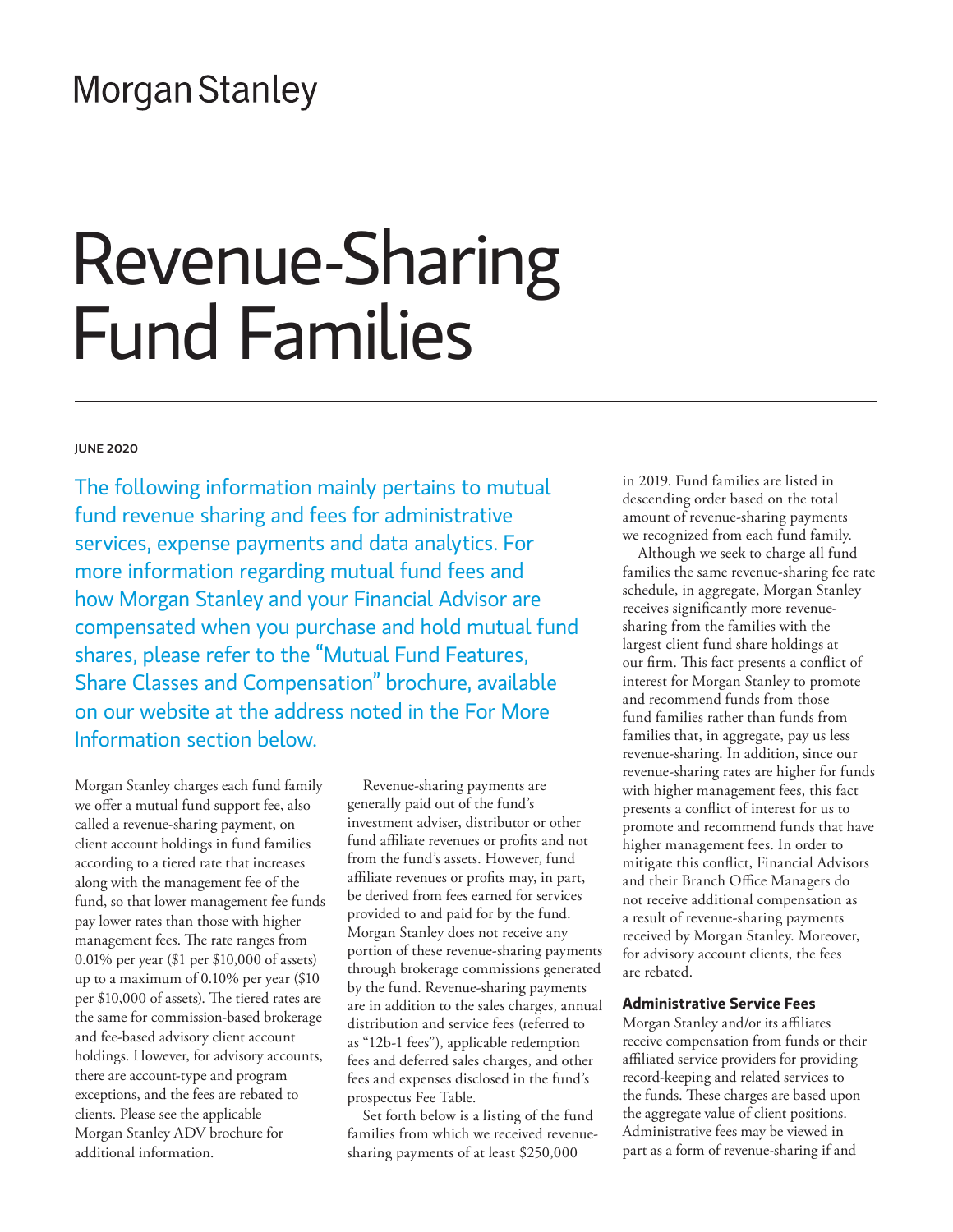to the extent the amounts paid by the fund exceed what the mutual fund would otherwise have paid for those services. However, they are not included in the revenue-sharing payments described above.

We typically process transactions with fund families on an omnibus basis, which means we consolidate our clients' trades into one daily trade with the fund, and therefore maintain all pertinent individual shareholder information for the fund. Trading in this manner requires that we maintain the transaction history necessary to track and process sales charges, annual service fees, and applicable redemption fees and deferred sales charges for each position, as well as other transaction details required for ongoing position maintenance purposes.

For these services, funds pay 0.06% per year (\$6 per \$10,000) on fund assets held by our clients in commissionbased brokerage accounts and fee-based advisory programs. However, for advisory accounts, there are account-type and program exceptions, and the fees are rebated to clients. Please see the applicable Morgan Stanley ADV brochure for additional information.

While all fund families are charged the same administrative service fee rates, in aggregate, Morgan Stanley receives

significantly more administrative service fees from the fund families with the largest client fund share holdings at our firm. This fact presents a conflict of interest for Morgan Stanley to promote and recommend funds from those fund families rather than funds from families that, in aggregate, pay us less administrative service fees. In order to mitigate this conflict, Financial Advisors and their Branch Office Managers do not receive additional compensation as a result of these administrative service fee payments received by Morgan Stanley. Moreover, for advisory account clients, the fees are rebated.

# **Expense Payments and Data Analytics Fees**

Morgan Stanley provides fund families with opportunities to sponsor meetings and conferences, and grants them access to our branch offices and Financial Advisors for educational, marketing and other promotional efforts. Some fund representatives also work closely with our branch offices and Financial Advisors to develop business strategies and plan promotional events for clients and prospective clients. Some fund families or their affiliates reimburse Morgan Stanley for certain expenses

incurred in connection with these promotional efforts, as well as training programs. Fund families independently decide if and what they will spend on these activities, with some fund families agreeing to make annual dollar amount expense reimbursement commitments of up to \$600,000, although actual reimbursements may be higher. In addition, some fund families may provide support of up to \$125,000 per year for the development and maintenance of our internal Financial Advisor training and education e-learning platform. Some fund families may also invite our Financial Advisors to attend fund family-sponsored events. Expense payments may include meeting or conference facility rental fees and hotel, meal and travel charges.

Morgan Stanley also provides fund families with the opportunity to purchase sales data analytics. The amount of the fees depends on the level of data and ranges up to \$600,000 per year. For an additional fee, fund families may purchase supplemental data analytics on other financial product sales at Morgan Stanley.

These facts present a conflict of interest for Morgan Stanley and our Financial Advisors to the extent they lead us to focus on funds from those fund families that commit significant financial and

# **2019 Revenue-Sharing Fund Families**

American Funds Legg Mason Invesco BlackRock Funds JP Morgan First Eagle Funds Franklin Templeton Morgan Stanley Funds Nuveen Funds Lord Abbett Funds MFS Investments PIMCO Eaton Vance Group Virtus Prudential Investments T Rowe Price Funds Hartford Funds Columbia Management Thornburg Fidelity Advisors Janus Capital Group Oakmark Funds Natixis Funds Delaware Investments Putnam Funds

Alliance Bernstein Funds Harding Loevner Funds MSIM Offshore Principal Funds Guggenheim Pioneer Funds Legg Mason 529 Plans Goldman Sachs John Hancock Funds Wells Fargo Mainstay Funds Federated Securities

Calamos Funds Lazard Funds DoubleLine Capital LP Oppenheimer Matthews International Funds Cohen & Steers Alliance Bernstein Offshore BNY Mellon Davis Advisors American Century Investments Ivy Funds Causeway Funds

Blackstone Funds Allianz MFS Offshore Brookfield Fred Alger & Company Touchstone Funds Neuberger Berman Management Inc. PIMCO Offshore AIG Funds Franklin Templeton Offshore Transamerica Funds DWS (Deutsche)

Lord Abbett Offshore Tortoise Funds Metropolitan West Funds Voya Funds Victory Funds Catalyst Capital Advisors, LLC Polen Capital Management, LLC Angel Oak Funds BlackRock Offshore JP Morgan Offshore Gabelli Funds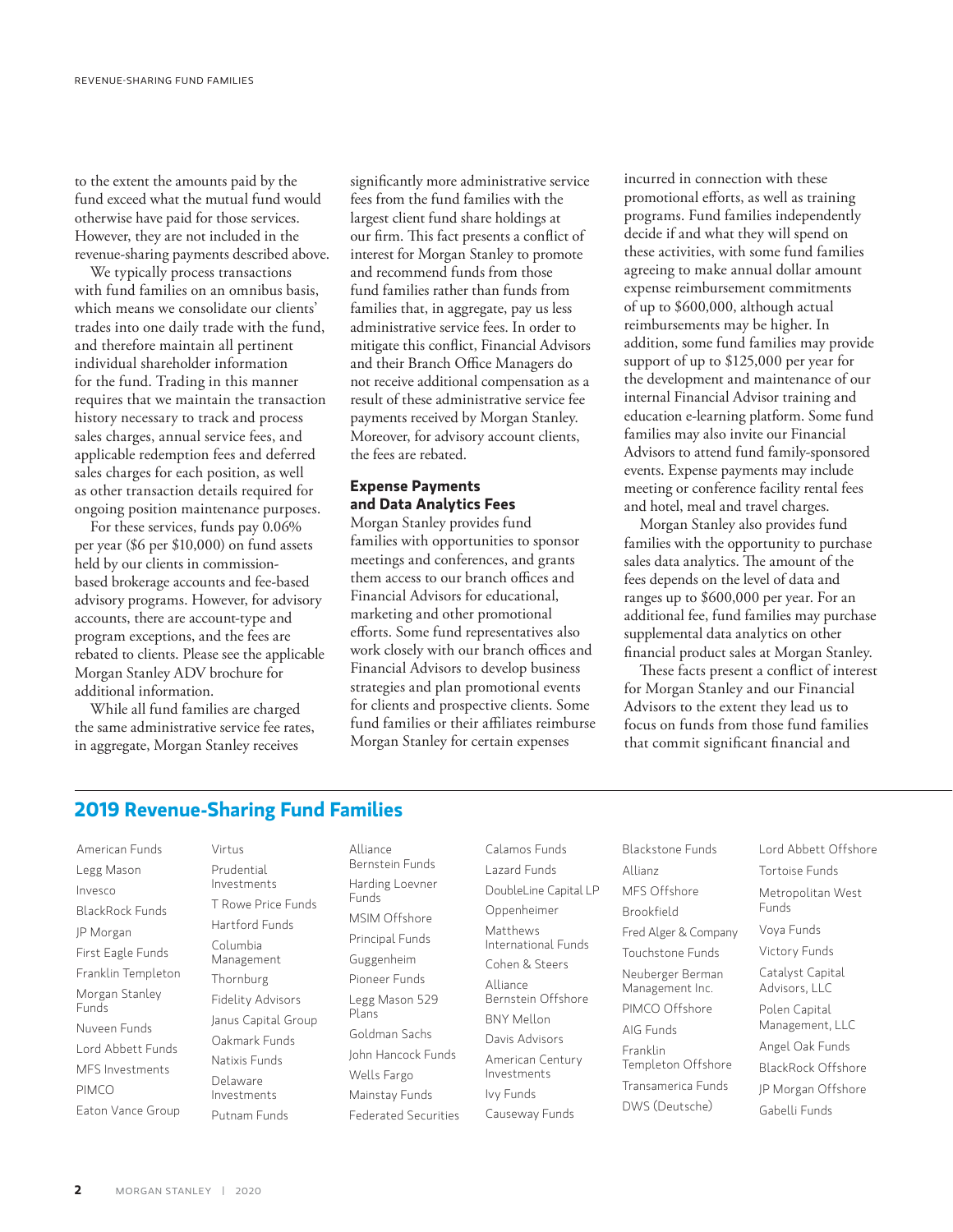staffing resources to promotional and educational activities and/or purchase data analytics instead of funds from fund families that do not. In order to mitigate this conflict, Financial Advisors and their Branch Office Managers do not receive additional compensation for recommending funds sponsored by fund families that purchase data analytics.

Fund family representatives are allowed to occasionally give nominal gifts to Financial Advisors, and to occasionally entertain Financial Advisors (subject to an aggregate entertainment limit of \$1,000 per employee per fund family per year). Morgan Stanley's noncash compensation policies set conditions for each of these types of payments, and do not permit any gifts or entertainment conditioned on achieving any sales target.

## **Money Market and Money Market Sweep Funds**

Money market funds are subject to different compensation arrangements than the revenue-sharing and administrative service fees outlined above for mutual funds.

## **NON-SWEEP MONEY MARKET FUNDS**

We receive revenue-sharing fees of up to 0.10% per year (\$10 per \$10,000 of

assets) on money market funds available for direct purchase. However, unlike the compensation arrangements outlined above for nonmoney market mutual funds where Financial Advisors do not receive any portion of this compensation under certain circumstances, all or a portion of these payments is allocated to your Morgan Stanley Financial Advisor based upon Morgan Stanley's standard compensation formulas for holdings of such funds in your brokerage account. Note, for advisory accounts the fees are rebated to clients.

In addition, for those money market funds that are available for direct purchase, we seek or may have been reimbursed for the associated operational and/or technology costs of adding such funds to our platform. These one-time flat fees are paid by fund sponsors or other affiliates (and not the funds) in connection with the onboarding process. Financial Advisors and their Branch Office Managers do not receive additional compensation for recommending funds that have reimbursed Morgan Stanley for our onboarding costs.

# **SWEEP MONEY MARKET FUNDS**

Our affiliate, Morgan Stanley Investment Management, serves and receives compensation as the investment adviser to the money market funds that are available as cash management sweep options for eligible Morgan Stanley client accounts. Morgan Stanley receives compensation from the funds based on the amount of money market sweep fund assets held by our clients in brokerage accounts of up to 0.25% per year (\$25 per \$10,000 of assets). A portion of such compensation is paid to your Financial Advisor based upon Morgan Stanley's standard compensation formula. Morgan Stanley either rebates to clients or does not receive compensation on sweep money market fund positions held by clients in our fee-based advisory account programs.

### **For More Information**

For additional information on a particular fund's payment and compensation practices, please refer to the fund's Prospectus and Statement of Additional Information. For further information regarding the fund fees and expenses borne by you, and how Morgan Stanley and your Financial Advisor are compensated when you purchase and hold mutual fund shares, please refer to "Mutual Fund Features, Share Classes and Compensation," available at Mutual Fund Features Share Classes and Compensation. You may also contact your Financial Advisor.

Baron Funds AMG Distributors, Inc. Artisan Distributors LLC Invesco Conservative Income Inst American Beacon Miller Value Partners, LLC Royce Funds Investec Asset Mgt Guernsey Diamond Hill First Pacific IVA Funds

Legg Mason Offshore AQR Capital Management, LLC Robeco Institutional Asset Management B.V. Brandes Pear Tree Funds Principal Global Investors Tweedy Brown Fds Aberdeen Asset Management, Inc. Advisors Asset Management

Cambiar Funds Schroder Offshore Van Eck Funds Parnassus Funds GQG Partners LLC Hennessy LoCorr Funds Janus Offshore Amundi Asset Management S.A. Nationwide Putnam Offshore William Blair Funds TCW Funds

Before buying any mutual fund, request a prospectus from your Financial Advisor and read it carefully. The prospectus contains important information on fees, charges and investment objectives, which should be considered carefully before investing.

An investment in a mutual fund is subject to market risk, including the loss of principal invested.